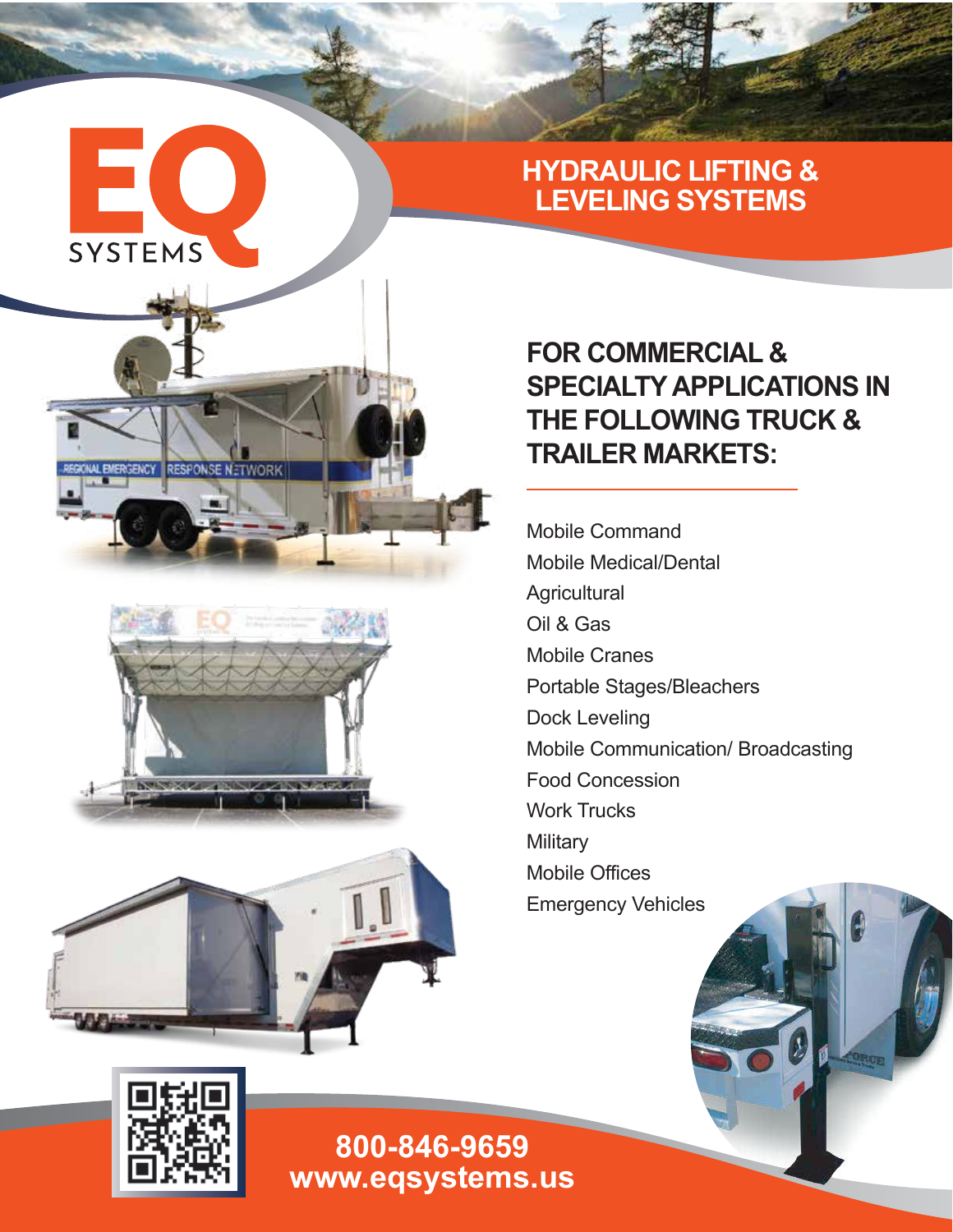## **4 & 6 POINT EQ SMART-LEVEL FOR TRUCKS & TRAILERS**

Since its' introduction, EQ Smart-Level has quickly become the premium choice in leveling systems. The automatic, one touch operation levels a truck or trailer in less than two minutes operating each leg independently in a patented sequential process. Sequential leveling provides a more precise level state throughout the length of the vehicle.

Utilizing four two-way hydraulic cylinders, EQ Smart-Level has the ability to extend and retract the legs during the leveling sequence. This patented process results in added stability of the vehicle while achieving level as low to the ground as possible.

\*Manual systems also available for trailers

EC

**SYSTEMS** 

#### **SYSTEM ADVANTAGES**

- One pump operates all legs
- One touch, push button Auto Level operation
- Field adjustable null ensures leveling to operator established level position
- Audible and visual prompts notify user when leveling is in progress and complete
- Audible and visual prompts warn of "drive-off" situations on motorized vehicles
- Stow legs quickly and easily with auto All Retract
- Variety of manual override options are available
- 12 or 24 volt systems

#### **STRAIGHT LEG JACKS**

- Powder coated
- Ideal for limited ground clearance
- Light weight
- Adjustable mounting height
- Heavy duty swivel foot pad



# **www.eqsystems.us 800-846-9659**



|                         | <b>STRAIGHT LEG</b> |              |         |              |              |              |  |  |  |  |
|-------------------------|---------------------|--------------|---------|--------------|--------------|--------------|--|--|--|--|
|                         |                     |              |         |              |              |              |  |  |  |  |
|                         | <b>SL-11</b>        | <b>SL-13</b> | $SL-15$ | <b>SL-16</b> | <b>SL-18</b> | <b>SL-24</b> |  |  |  |  |
| Capacity<br>(each jack) | 7.5k                | 7.5k         | 7.5k    | 12k          | 17.5k        | 17.5k        |  |  |  |  |
| <b>Cylinder Bore</b>    | 2"                  | 2"           | 2"      | 2.5"         | 3"           | 3"           |  |  |  |  |
| Stroke Length           | 11"                 | 13"          | 15"     | 16"          | 18"          | 24"          |  |  |  |  |
| <b>Retracted Length</b> | 15"                 | 17"          | 21"     | 21.3125"     | 23"          | 29.25"       |  |  |  |  |
| <b>Extended Length</b>  | 26"                 | 30"          | 36"     | 37.0625"     | 40.75"       | 53.25"       |  |  |  |  |
| Weight                  | 18 <sub>lbs</sub>   | 20 lbs       | 26 lbs  | 30 lbs       | 46 lbs       | 56 lbs       |  |  |  |  |

### SI 24

**LEFT RIGHT**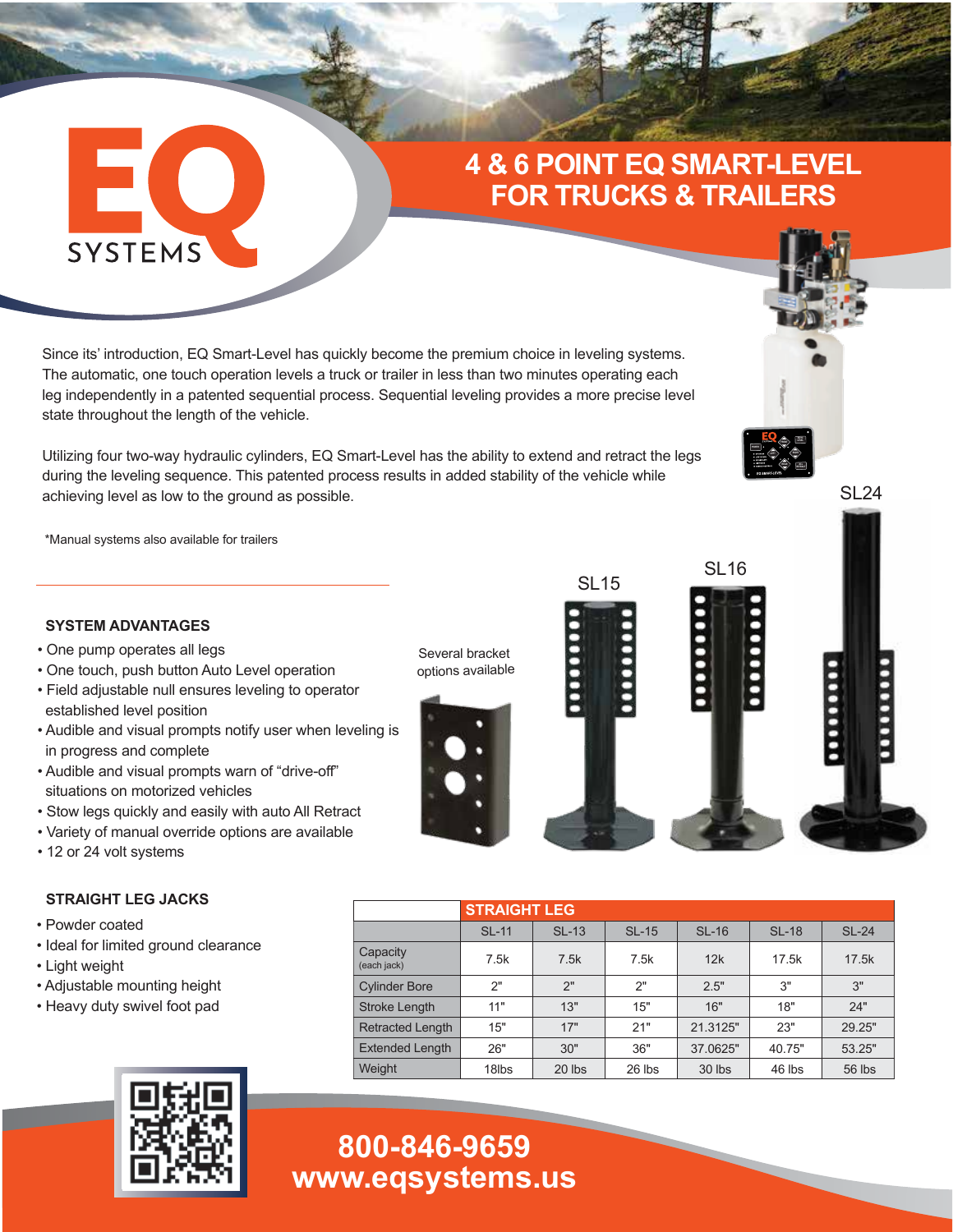## **HYDRAULIC JACK OPTIONS**

With a variety of lifting capacities and stroke lengths available, EQ Systems can provide a lifting or leveling system that fits your needs and specifications. These rugged, American made jacks can be purchased as part of a lifting/leveling system or individually to be added to your existing hydraulic system.

HM SERIES

### AM SERIES

EO.

SYSTEMS



AM shown with stand off bracket

SM SERIES



SM shown with stand off bracket

SM shown with double PO check valve and leg lock bars



HM shown with double PO check valve and custom foot pad

|                         | <b>TUBE IN TUBE</b> |                |          |          |          |                    |                |         |         |         |                    |                      |
|-------------------------|---------------------|----------------|----------|----------|----------|--------------------|----------------|---------|---------|---------|--------------------|----------------------|
|                         | AJ                  | AM             |          |          |          | <b>CT</b>          | <b>SM</b>      |         |         |         | <b>HM</b>          | <b>OM</b>            |
| Capacity<br>(each jack) | 7.5k lbs            | 12k lbs        |          |          |          | 17k lbs            | 25k lbs        |         |         |         | 35k lbs            | 40k lbs              |
| Dimension               | $3.5" \times 3.5"$  | $4" \times 4"$ |          |          |          | $4.5" \times 4.5"$ | $5" \times 5"$ |         |         |         | $5.5" \times 5.5"$ | $6.625"$ x<br>6.625" |
| <b>Cylinder Bore</b>    | 2"                  | 2.5"           |          |          |          | 3"                 | 3.5"           |         |         |         | 4"                 | 4.5"                 |
| Stroke Length           | 24"                 | 16"            | 20"      | 24"      | 30"      | 20"                | 16"            | 20"     | 24"     | 30"     | 20"                | 16"                  |
| Retracted<br>Length     | 35.375"             | 27.25"         | 31.25"   | 35.25"   | 41.25"   | 33.125"            | 27.375"        | 31.375" | 35.375" | 41.375" | 32.5"              | 32.75"               |
| Extended<br>Length      | 59.375"             | 42.3125"       | 50.3125" | 58.3125" | 70.3125" | 53.125"            | 42.75"         | 50.75"  | 58.75"  | 70.75"  | 52.5"              | 48.75"               |
| Weight*                 | 75 lbs              | 67 lbs         | 76 lbs   | 85 lbs   | 98 lbs   | 108 lbs            | 116 lbs        | 103 lbs | 130 lbs | 135 lbs | $167$ lbs          | 170 lbs              |

\* Weight of jacks are approximate due to custom brackets and foot pads that are available



# **www.eqsystems.us 800-846-9659**